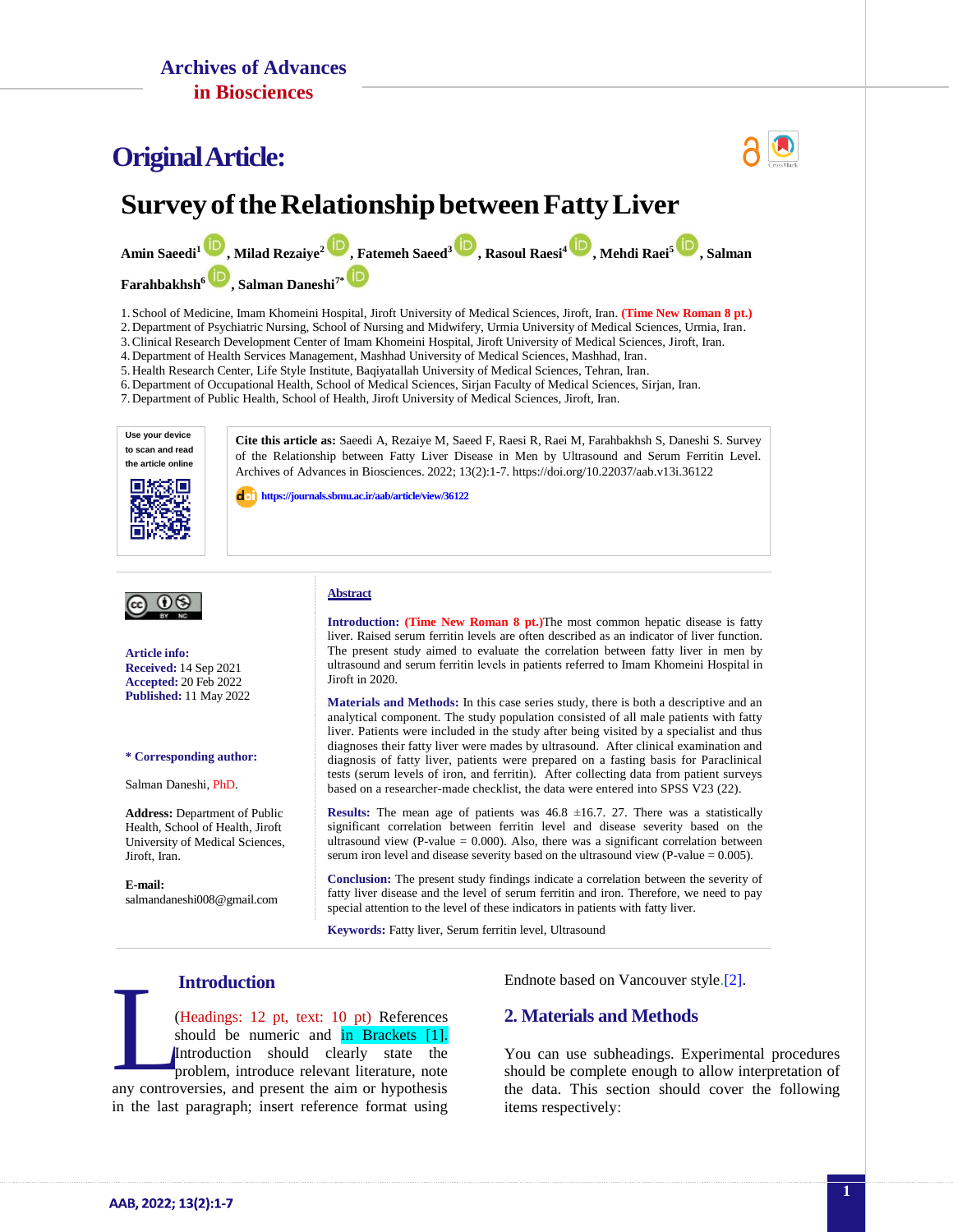Ethical consideration (if relevant): clearly define your ethical approval and ethical protocols. Research using human or animal subjects and/or tissue or field sampling must include ethics statements.

All used methods should have reference. For each material or instruments, name and the country of Provider Company should be included.

Statistical: Name and version of used software, analytical test and related items should be mentioned in the last paragraph.

• IRCT Number for Clinical Trial manuscripts should add in method part.

## **Archives of Advances in Biosciences**

Figures: Figures should be kept to a necessary minimum and their information should not be duplicated in the text. Figures must be supplied either as JPEG or TIFF. Photographs and radiological imaging must be high resolution (at least 300 dpi, or higher) and at least 10 x 10 cm large. All figures should be cited in the paper in a consecutive order as: Figure 2.

### **3. Results**

It should provide a concise and precise description of the experimental results and their interpretation. You can use subheadings in this section too .tables should be inserted at the bottom of the file with a clear title.

**Table 1.** Frequency of variables studied by patients referred to the internal ward of Imam Khomeini Hospital in Jiroft in 2020

| <b>Variable</b>                 | Number | Percentage | <b>Variable</b>            | Number | Percentage |
|---------------------------------|--------|------------|----------------------------|--------|------------|
| Diploma                         | 19     | 26.4       | Extreme weakness           | 22     | 30.6       |
| Under-Diploma                   | 11     | 15.3       | Anorexia                   | 3      | 4.2        |
| Upper-Diploma                   | 15     | 20.8       | Weight loss                | 16     | 22.2       |
| Bachelor's degree and higher    | 27     | 37.5       | Abdominal pain             | 17     | 23.6       |
| Urban                           | 49     | 68.1       | Decreased<br>concentration | 16     | 22.2       |
| Rural                           | 23     | 31.9       | Cardiovascular disease     | 11     | 15.3       |
| Drug consumption                | 47     | 65.3       | Respiratory disease        | 8      | 11.1       |
| Alcohol consumption             | 25     | 34.7       | Hyperlipidemia             | 24     | 33.3       |
| Family history of liver disease | 32     | 44.4       | Rheumatic disease          | 3      | 4.2        |
| <b>Diabetes</b>                 | 24     | 33.3       | Dull skin                  | 19     | 26.4       |
| Hypertension                    | 29     | 40.3       |                            |        |            |

#### **4. Discussion**

Discuss the results and how they can be interpreted in perspective of previous studies. This section may contain: Statement of principal findings, Strengths and weaknesses of the study, Strengths and weaknesses in relation to other studies, discussing important differences in results and recommendation for future research.

### **5. Conclusion**

 Should be brief and clearly state how the findings of the study relate to the underlying aims/hypothesis and the implication of the research.

#### **Ethical Considerations**

#### **Compliance with ethical guidelines**

The ethical principles observed in the article, such as the informed consent of the participants, the confidentiality of information, the permission of the participants to cancel their participation in the

research and the code of ethics received from the ethics committee of the universities should be written as follows:

a.All ethical principles are considered in this article. The participants were informed of the purpose of the research and its implementation stages. They were also assured about the confidentiality of their information and were free to leave the study whenever they wished, and if desired, the research results would be available to them. A written consent has been obtained from the subjects. principles of the Helsinki Convention was also observed.

b.This study was approved by the Ethics Committee of the University of ??? (Code: ???).

c.This article is a meta-analysis with no human or animal sample.

d.There were no ethical considerations to be considered in this research.